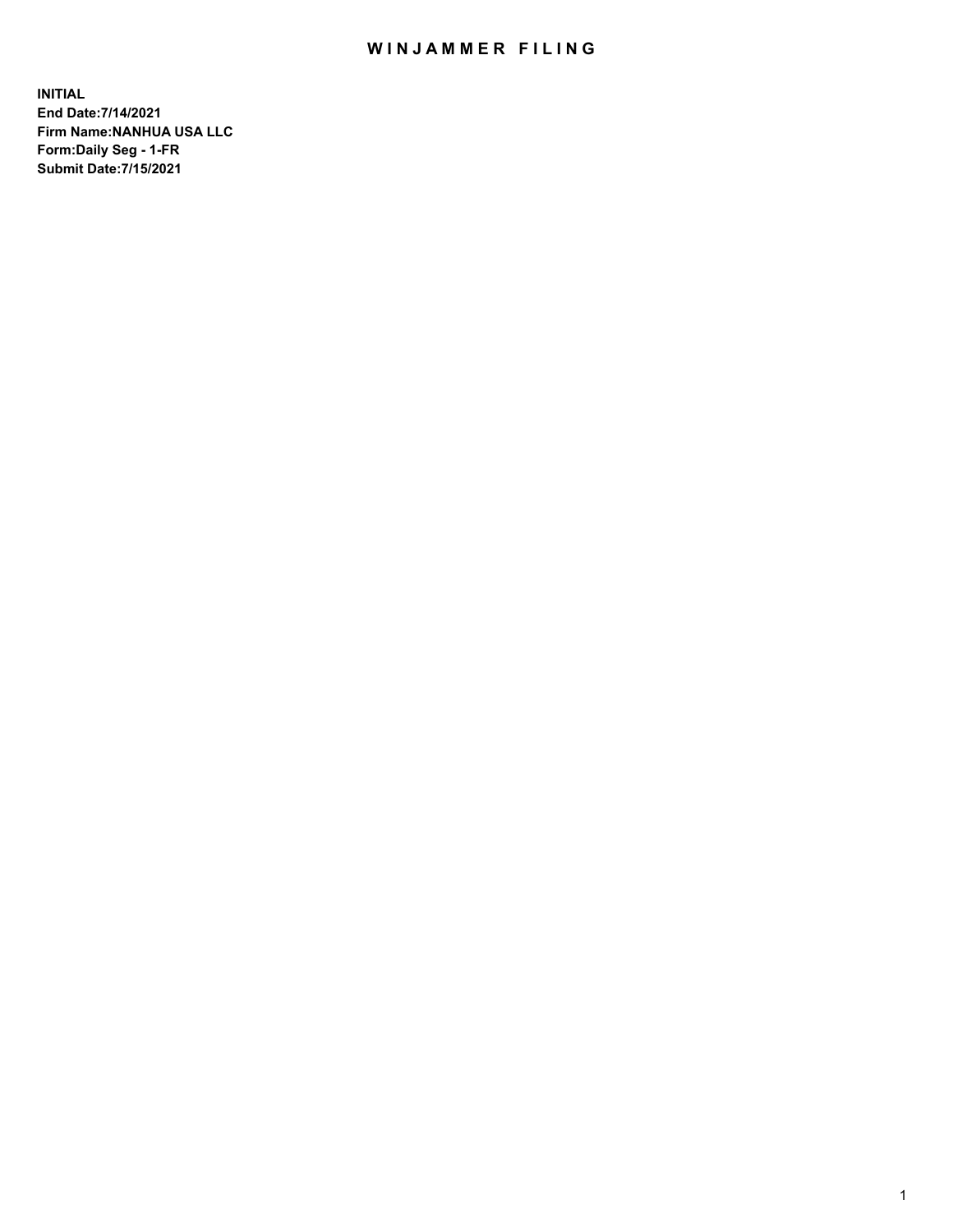## **INITIAL End Date:7/14/2021 Firm Name:NANHUA USA LLC Form:Daily Seg - 1-FR Submit Date:7/15/2021 Daily Segregation - Cover Page**

Name of Company **NANHUA USA LLC** [0010] Contact Name **Tracy Yuan** [0040] Contact Phone Number **+1 (312) 526-3930** [0060] Contact Email Address **tracy.yuan@nanhua-usa.com** [0065] FCM's Customer Segregated Funds Residual Interest Target (choose one): a. Minimum dollar amount: ; or **3,500,000** [8930] b. Minimum percentage of customer segregated funds required:% ; or **0** [8940] c. Dollar amount range between:and; or **0** [8950] **0** [8951] d. Percentage range of customer segregated funds required between:% and%. **0** [8960] **0** [8961] FCM's Customer Secured Amount Funds Residual Interest Target (choose one): a. Minimum dollar amount: ; or **100,000** [8970] b. Minimum percentage of customer secured funds required:% ; or **0** [8980] c. Dollar amount range between:and; or **0** [8990] **0** [8991] d. Percentage range of customer secured funds required between:% and%. **0** [9000] **0** [9001] FCM's Cleared Swaps Customer Collateral Residual Interest Target (choose one): a. Minimum dollar amount: ; or **0** [9010] b. Minimum percentage of cleared swaps customer collateral required:% ; or **0** [9020] c. Dollar amount range between:and; or **0** [9030] **0** [9031]

d. Percentage range of cleared swaps customer collateral required between:% and%. **0** [9040] **0** [9041]

Attach supporting documents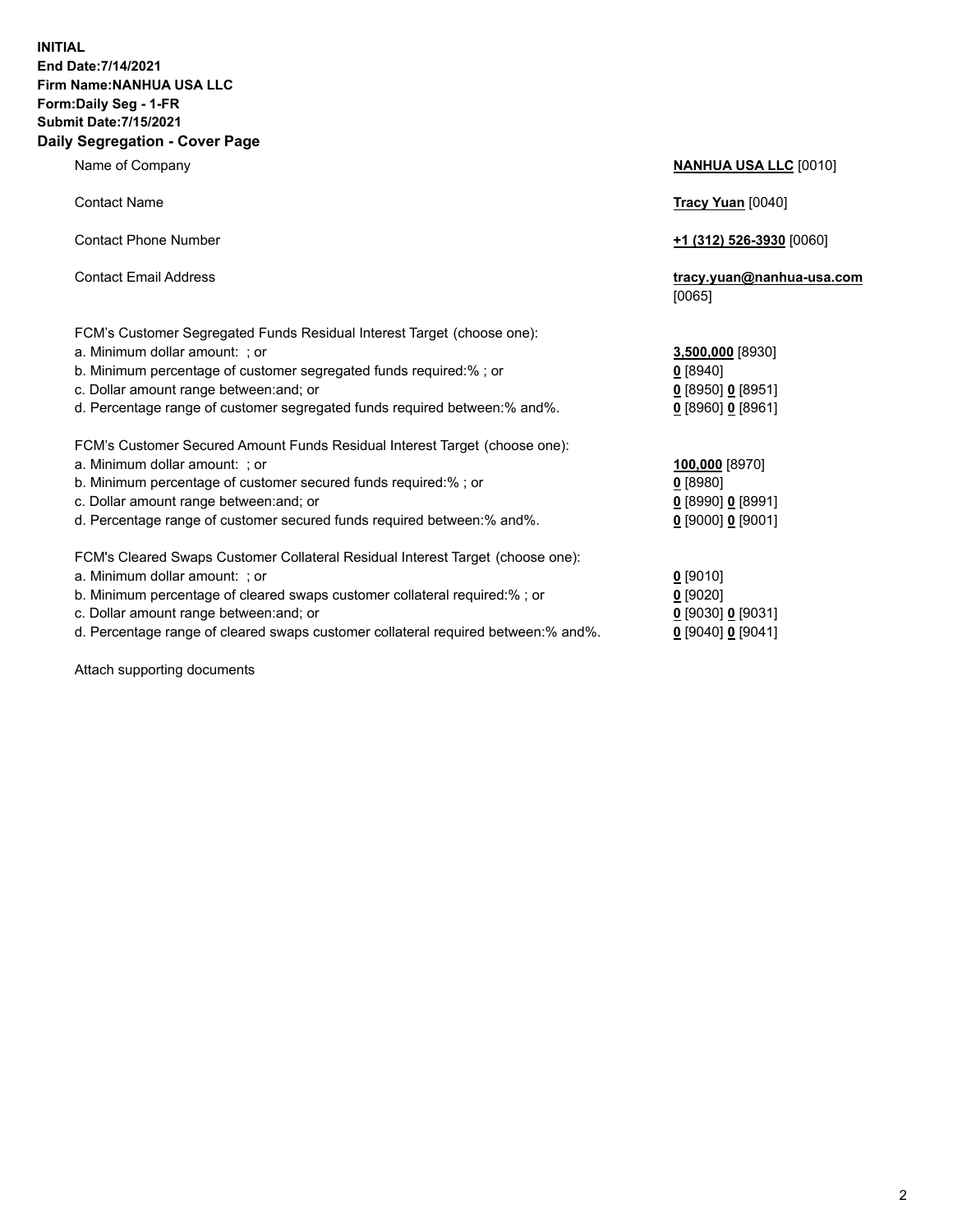## **INITIAL End Date:7/14/2021 Firm Name:NANHUA USA LLC Form:Daily Seg - 1-FR Submit Date:7/15/2021**

|     | <b>Daily Segregation - Secured Amounts</b>                                                  |                         |
|-----|---------------------------------------------------------------------------------------------|-------------------------|
|     | Foreign Futures and Foreign Options Secured Amounts                                         |                         |
|     | Amount required to be set aside pursuant to law, rule or regulation of a foreign            | 0[5605]                 |
|     | government or a rule of a self-regulatory organization authorized thereunder                |                         |
| 1.  | Net ledger balance - Foreign Futures and Foreign Option Trading - All Customers             |                         |
|     | A. Cash                                                                                     | <b>59,135</b> [5615]    |
|     | B. Securities (at market)                                                                   | $0$ [5617]              |
| 2.  | Net unrealized profit (loss) in open futures contracts traded on a foreign board of trade   | $0$ [5625]              |
| 3.  | Exchange traded options                                                                     |                         |
|     | A. Market value of open option contracts purchased on a foreign board of trade              | $0$ [5635]              |
|     | B. Market value of open contracts granted (sold) on a foreign board of trade                | $0$ [5637]              |
| 4.  | Net equity (deficit) (add lines 1. 2. and 3.)                                               | 59,135 [5645]           |
| 5.  | Account liquidating to a deficit and account with a debit balances - gross amount           | $0$ [5651]              |
|     | Less: amount offset by customer owned securities                                            | $0$ [5652] $0$ [5654]   |
| 6   | Amount required to be set aside as the secured amount - Net Liquidating Equity              | 59,135 [5655]           |
|     | Method (add lines 4 and 5)                                                                  |                         |
| 7.  | Greater of amount required to be set aside pursuant to foreign jurisdiction (above) or line | 59,135 [5660]           |
|     | 6.                                                                                          |                         |
|     | FUNDS DEPOSITED IN SEPARATE REGULATION 30.7 ACCOUNTS                                        |                         |
| 1.  | Cash in Banks                                                                               |                         |
|     | A. Banks located in the United States                                                       | 412,193 [5700]          |
|     | B. Other banks qualified under Regulation 30.7                                              | 0 [5720] 412,193 [5730] |
| 2.  | Securities                                                                                  |                         |
|     | A. In safekeeping with banks located in the United States                                   | $0$ [5740]              |
|     | B. In safekeeping with other banks qualified under Regulation 30.7                          | 0 [5760] 0 [5770]       |
| 3.  | Equities with registered futures commission merchants                                       |                         |
|     | A. Cash                                                                                     | $0$ [5780]              |
|     | <b>B.</b> Securities                                                                        | $0$ [5790]              |
|     | C. Unrealized gain (loss) on open futures contracts                                         | $0$ [5800]              |
|     | D. Value of long option contracts                                                           | 0[5810]                 |
|     | E. Value of short option contracts                                                          | 0 [5815] 0 [5820]       |
| 4.  | Amounts held by clearing organizations of foreign boards of trade                           |                         |
|     | A. Cash                                                                                     | $0$ [5840]              |
|     | <b>B.</b> Securities                                                                        | $0$ [5850]              |
|     | C. Amount due to (from) clearing organization - daily variation                             | 0[5860]                 |
|     | D. Value of long option contracts                                                           | $0$ [5870]              |
|     | E. Value of short option contracts                                                          | 0 [5875] 0 [5880]       |
| 5.  | Amounts held by member of foreign boards of trade                                           |                         |
|     | A. Cash                                                                                     | $0$ [5900]              |
|     | <b>B.</b> Securities                                                                        | $0$ [5910]              |
|     | C. Unrealized gain (loss) on open futures contracts                                         | $0$ [5920]              |
|     | D. Value of long option contracts                                                           | $0$ [5930]              |
|     | E. Value of short option contracts                                                          | 0 [5935] 0 [5940]       |
| 6.  | Amounts with other depositories designated by a foreign board of trade                      | $0$ [5960]              |
| 7.  | Segregated funds on hand                                                                    | $0$ [5965]              |
| 8.  | Total funds in separate section 30.7 accounts                                               | 412,193 [5970]          |
| 9.  | Excess (deficiency) Set Aside for Secured Amount (subtract line 7 Secured Statement         | 353,058 [5680]          |
|     | Page 1 from Line 8)                                                                         |                         |
| 10. | Management Target Amount for Excess funds in separate section 30.7 accounts                 | 100,000 [5980]          |
| 11. | Excess (deficiency) funds in separate 30.7 accounts over (under) Management Target          | <b>253,058</b> [5985]   |
|     |                                                                                             |                         |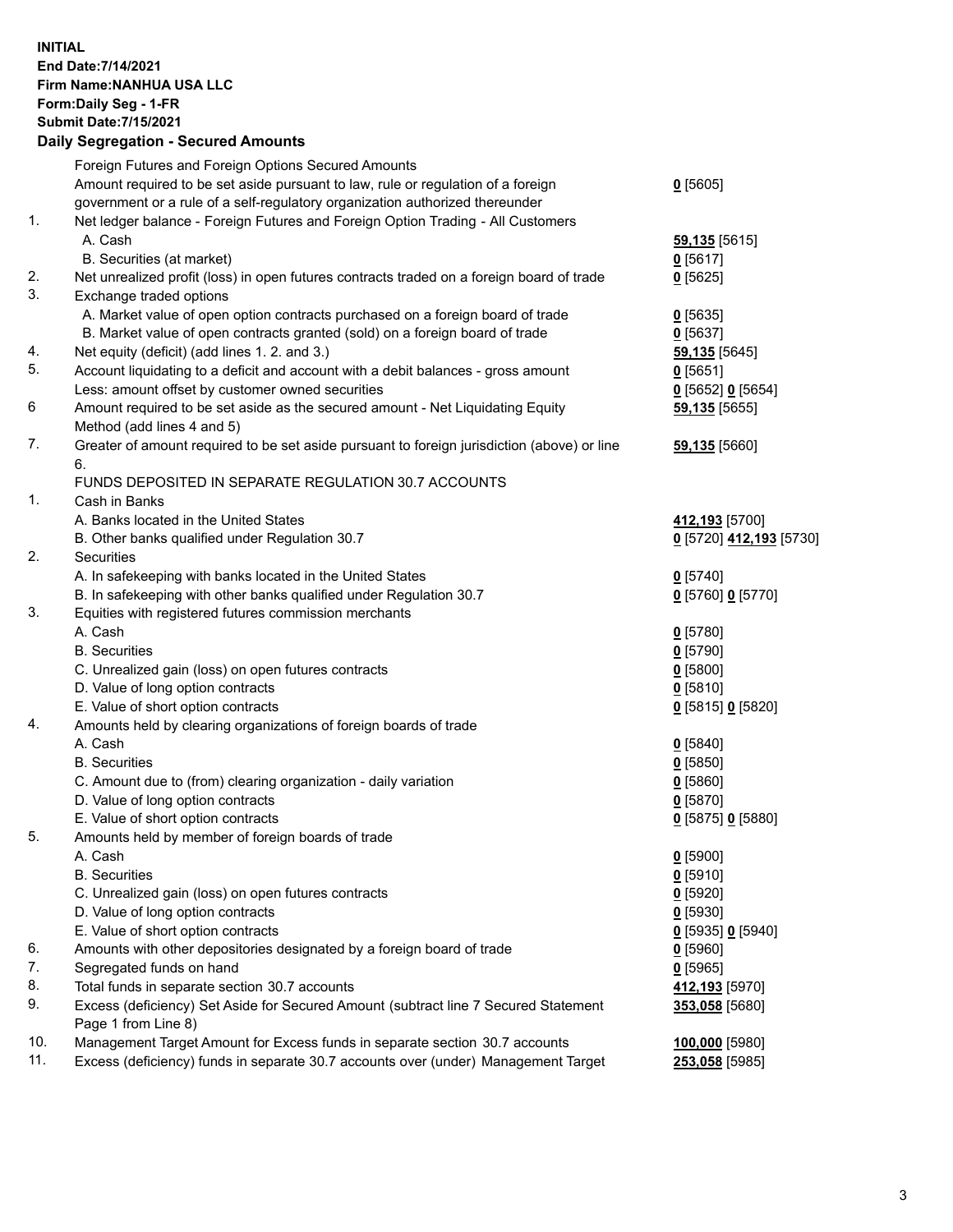| <b>INITIAL</b><br>End Date: 7/14/2021<br>Firm Name: NANHUA USA LLC<br>Form: Daily Seg - 1-FR<br><b>Submit Date: 7/15/2021</b><br>Daily Segregation - Segregation Statement |                                                                                                |                      |  |  |
|----------------------------------------------------------------------------------------------------------------------------------------------------------------------------|------------------------------------------------------------------------------------------------|----------------------|--|--|
|                                                                                                                                                                            | SEGREGATION REQUIREMENTS (Section 4d(2) of the CEAct)                                          |                      |  |  |
| 1.                                                                                                                                                                         | Net ledger balance                                                                             |                      |  |  |
|                                                                                                                                                                            | A. Cash                                                                                        | 131,758,049 [5000]   |  |  |
|                                                                                                                                                                            | B. Securities (at market)                                                                      | $0$ [5010]           |  |  |
| 2.                                                                                                                                                                         | Net unrealized profit (loss) in open futures contracts traded on a contract market             | $-11,394,599$ [5020] |  |  |
| 3.                                                                                                                                                                         | Exchange traded options                                                                        |                      |  |  |
|                                                                                                                                                                            | A. Market value of open option contracts purchased on a contract market                        | 747,707 [5030]       |  |  |
|                                                                                                                                                                            | B. Market value of open option contracts granted (sold) on a contract market                   | -850,926 [5040]      |  |  |
| 4.                                                                                                                                                                         | Net Equity (deficit) (add lines 1, 2, and 3)                                                   | 120,260,231 [5050]   |  |  |
| 5.                                                                                                                                                                         | Accounts liquidating to a deficit and accounts with                                            |                      |  |  |
|                                                                                                                                                                            | debit balances - gross amount                                                                  | $0$ [5060]           |  |  |
|                                                                                                                                                                            | Less: amount offset by customer owned securities                                               | 0 [5070] 0 [5080]    |  |  |
| 6.                                                                                                                                                                         | Amount required to be segregated (add lines 4 and 5)                                           | 120,260,231 [5090]   |  |  |
|                                                                                                                                                                            | FUNDS IN SEGREGATED ACCOUNTS                                                                   |                      |  |  |
| 7.                                                                                                                                                                         | Deposited in segregated funds bank accounts                                                    |                      |  |  |
|                                                                                                                                                                            | A. Cash                                                                                        | $9,353,009$ [5100]   |  |  |
|                                                                                                                                                                            | B. Securities representing investment of customers' funds (at market)                          | $0$ [5110]           |  |  |
|                                                                                                                                                                            | C. Securities held for particular customers or option customers in lieu of cash (at<br>market) | $0$ [5120]           |  |  |
| 8.                                                                                                                                                                         | Margins on deposit with derivatives clearing organizations of contract markets                 |                      |  |  |
|                                                                                                                                                                            | A. Cash                                                                                        | 124,769,784 [5130]   |  |  |
|                                                                                                                                                                            | B. Securities representing investment of customers' funds (at market)                          | $0$ [5140]           |  |  |
|                                                                                                                                                                            | C. Securities held for particular customers or option customers in lieu of cash (at            | $0$ [5150]           |  |  |
|                                                                                                                                                                            | market)                                                                                        |                      |  |  |
| 9.                                                                                                                                                                         | Net settlement from (to) derivatives clearing organizations of contract markets                | -2,580,311 [5160]    |  |  |
| 10.                                                                                                                                                                        | Exchange traded options                                                                        |                      |  |  |
|                                                                                                                                                                            | A. Value of open long option contracts                                                         | 747,707 [5170]       |  |  |
|                                                                                                                                                                            | B. Value of open short option contracts                                                        | -850,926 [5180]      |  |  |
| 11.                                                                                                                                                                        | Net equities with other FCMs                                                                   |                      |  |  |
|                                                                                                                                                                            | A. Net liquidating equity                                                                      | $0$ [5190]           |  |  |
|                                                                                                                                                                            | B. Securities representing investment of customers' funds (at market)                          | $0$ [5200]           |  |  |
|                                                                                                                                                                            | C. Securities held for particular customers or option customers in lieu of cash (at            | $0$ [5210]           |  |  |
|                                                                                                                                                                            | market)                                                                                        |                      |  |  |
| 12.                                                                                                                                                                        | Segregated funds on hand                                                                       | $0$ [5215]           |  |  |
| 13.                                                                                                                                                                        | Total amount in segregation (add lines 7 through 12)                                           | 131,439,263 [5220]   |  |  |
| 14.                                                                                                                                                                        | Excess (deficiency) funds in segregation (subtract line 6 from line 13)                        | 11,179,032 [5230]    |  |  |
| 15.                                                                                                                                                                        | Management Target Amount for Excess funds in segregation                                       | 3,500,000 [5240]     |  |  |
| 16.                                                                                                                                                                        | Excess (deficiency) funds in segregation over (under) Management Target Amount                 | 7,679,032 [5250]     |  |  |
|                                                                                                                                                                            | <b>Excess</b>                                                                                  |                      |  |  |